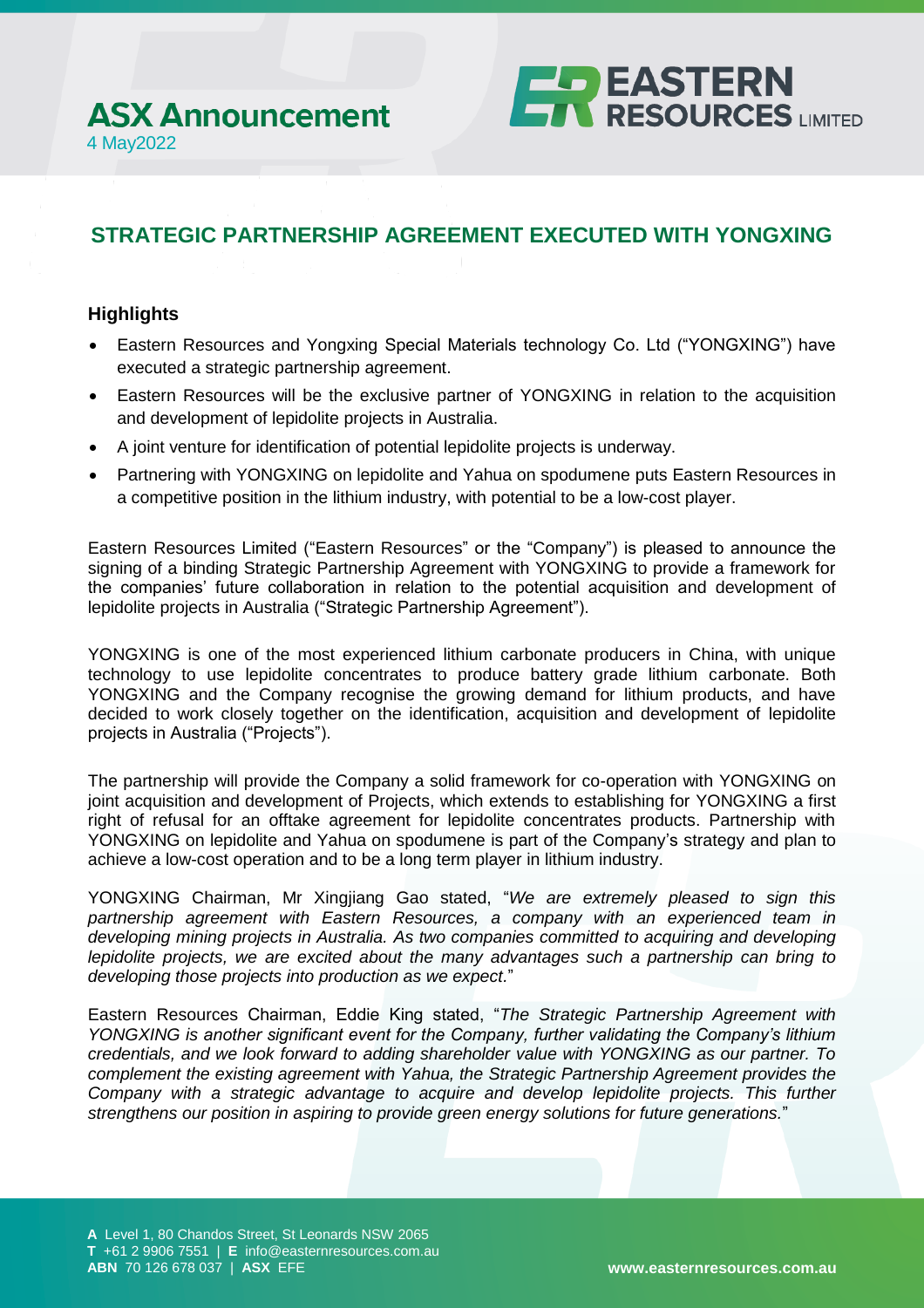

Key terms of the Strategic Partnership Agreement are as follows:

- YONGXING and the Company wish to establish a long-term strategic partnership for the potential supply of lepidolite concentrates, and the potential acquisition and development of lepidolite projects.
- YONGXING will be the exclusive partner of the Company and the Company will be the exclusive partner of YONGXING when either Party seeks, acquires and develops the Projects.
- Before acquiring the Projects, YONGXING and the Company wish to enter a joint venture relationship for seeking Projects. The parties agree in principle that:
	- o A joint venture (**Pre-Acquisition JV**) will be established to carry out works related to pre-acquisition of Lepidolite Projects.
	- o The interests in the Pre-Acquisition JV will be 60% for the Company and 40% for YONGXING or its subsidiaries.
	- o The funding contributions to the Pre-Acquisition JV will be \$100,000 by the Company and \$900,000 by YONGXING.
	- $\circ$  The parties will discuss the termination or continuation of the Pre-Acquisition JV if no acquisition of a Lepidolite Project occurs within 12 months after formation of the Pre-Acquisition JV.
- When YONGXING and the Company make a decision on acquiring any Lepidolite Projects, the Parties will enter a joint venture (**Lepidolite JV**) for acquisition and development of the Projects, on the following key principles:
	- $\circ$  The Lepidolite JV is to be responsible for carrying out further exploration drilling, completing a feasibility study, and development of the Projects.
	- o The interests of the Parties in each Lepidolite JV will be 60% for the Company and 40% for YONGXING or its subsidiaries, or the interests as mutually agreed when the parties form each Lepidolite JV.
	- $\circ$  Both parties to contribute to the costs of operation of the Lepidolite JV on a pro rata basis.
	- o With mutual agreement by the Parties, either Party could sell part of or all of its equity interests to a third party, and the Parties will hold a pre-emptive right on any sale of another party's joint venture interest to acquire that interest on the same terms offered to the third party (**Pre-emptive Right**). The Pre-emptive Right does not apply when either party sells part of or all of its joint venture interest to a wholly owned subsidiary and/or an entity controlled by that party.
	- o The Company to be the manager of the Lepidolite JV subject to holding a 35% or greater interest in the Lepidolite JV and if YONGXING (or its subsidiaries) sells part of its joint venture interest to a third party resulting in that third party holding a joint venture interest in the Lepidolite JV of not more than 35%. Under any other circumstances the joint venture parties will negotiate to determine the manager of the Lepidolite JV.
- YONGXING will be granted a first right of refusal on offtake of lepidolite products from any of the JV projects.

2